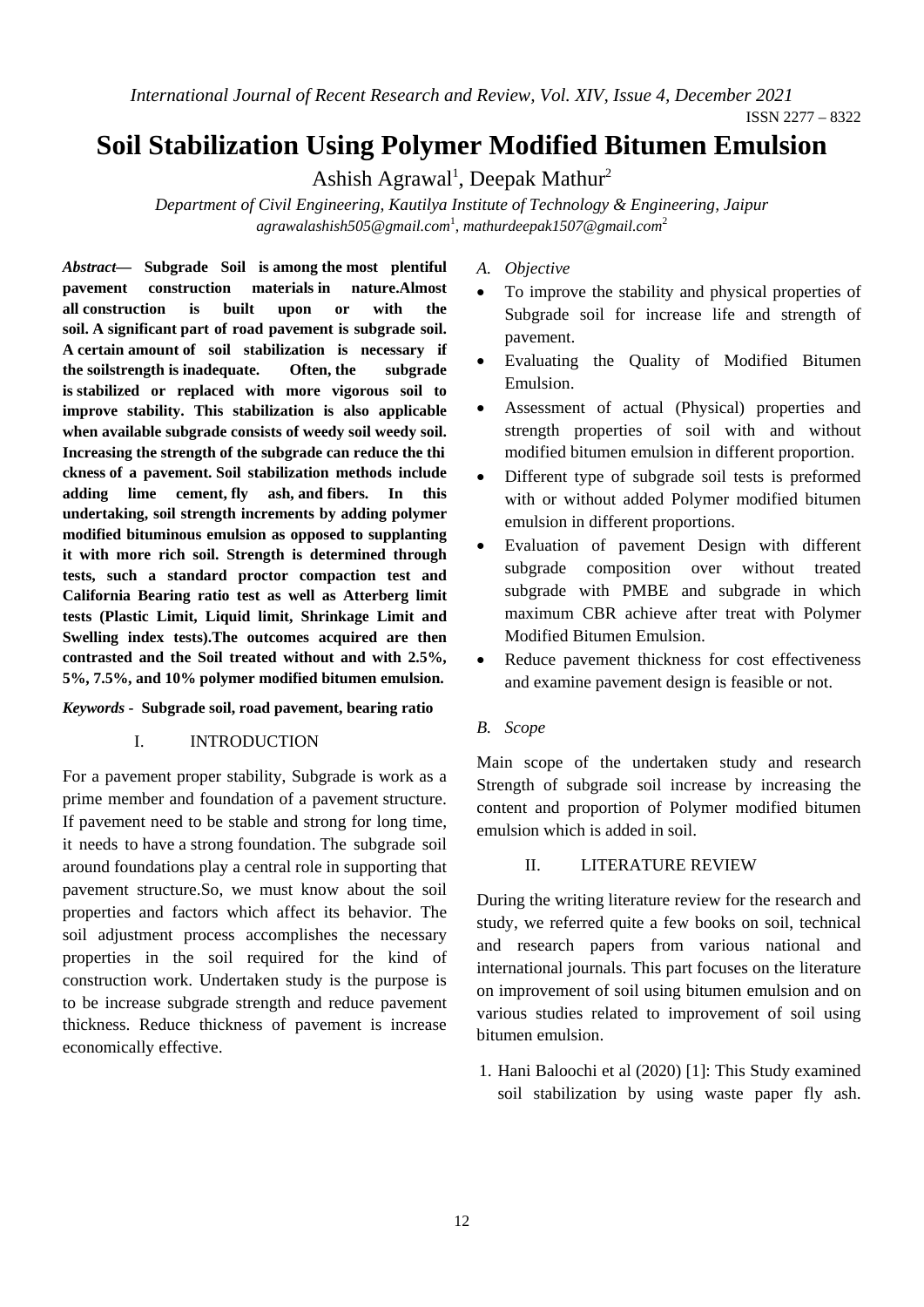According to study there is mineralogical characterization replicate presence of lime same as cementitious phase. From this research said to be paper used to waste and can be use as fuel in waste to energy plant. Due to burning process of paper residue in form of paper fly ash and it have cementitious properties contains. So, it has to possibility to replace cement by waste paper fly ash. From studies waste paper contains cementitious properties like silicon, calcium and aluminum so these minerals are shows presence of lime and calcium in paper fly ash. From experimental studies in short term expansion compressive strength of soil is decreased and moreover in long term strength increased and no expansion is observed. And according to experimental study for avoid possible expansion delay time minimum required 30 min and decrease in water content in mixing by proctor point. And waste paper fly ash binder sound right by soil.

- 2. Fuhai Zhang et al (2019)[2]:This study examined expensive soil stabilization by polyvinyl Alcohol and potassium carbonate. Author said and also past studied expensive soil having properties of large volume change so this soil cause of slope failure and soil settlement. In experimental study's author perform various test like Free swell Test, Oedometric swell Test, UCS Test, Weathering Test, SEM Test and Infiltration Test. All tests are performed against natural soil as well as soil mixed with potassium carbonate and Polyvinyl Alcohol.
- With free swell test soil is more effective when soil mixed with polyvinyl alcohol and potassium carbonate instead of individually.
- SEM shows soil is denser when its treated.
- Oedometric test result said to be potassium carbonate and Polyvinyl Alcohol when mixed with soil its control volume change.

3. Nilo Cesar Consoli et al (Nov-2018) [3]:This Study examined soil stabilization by using sustainable binder which are domestic waste such as ground grass, coal ash & Lime and stabilize base or subgrade of pavement. This study only on examined over sandy soil treated with industrial and domestic waste in term of binder. In this study soil treated with pozzolana and carbide lime both are industrial and domestic residue mixed with and

compacted to be use for different purpose like earthwork, subgrade and subbase and it can be applied to sustainable geosolution. Also, different proportion of ground glass and lime and discrete dry unit weight and experiment are valid for different curing period. Studied conclude different relationship between different kind of binder for porosity lime index and porosity binder index.

4.Ayininuola Gbenga Matthew et al (2018) [4]:This study examined effect of stabilizing lateritic soil with combination of bitumen emulsion and cement. Three percentages of additives were considered: 4%, 6% and 8%. The bitumen emulsion and cement contents were combined in percentages: 100:0, 75:25, 50:50, 25:75 and 0:100 to form five additives. Geotechnical properties of soil which is evaluate by performed test which are UCS and CBR.

Author mix the additives substance at 4% and 8% with above said proportion and evaluate different corresponding CBR as well as UCS value. Both soil properties examine by 4% and 8% substance added with cement soil of different proportion and studies seen that CBR and UCS increase were Cementous part is increase for both soil sample. Settling laterite with combination of bitumen emulsion and concrete worked on the strength of the dirt. Hence cement can improve the strength of soil.

5. Shubham Langer & Er Paramjeet (2018) [5]: Investigate the use of bitumen in soil stabilization, author said lowest layer of pavement is subgrade which is ultimately support all layer of pavement against traffic load, so failure of subgrade is result in failure of pavement and failure of pavement reflect on surface of pavement in form of surface distress.

Author conclude drawn from study are following.

- (i) Due to addition of admixture such as bitumen emulsion result is increasing unconfined compressive strength.
- (ii) Reduction in plasticity when addition of bitumen emulsion significantly.
- (iii)Bitumen emulsion to balance out uniform grained soil can make further develop ground layer.
- (iv) When Bitumen emulsion blend with rock soil further Specific gravity of soil tends to amplified.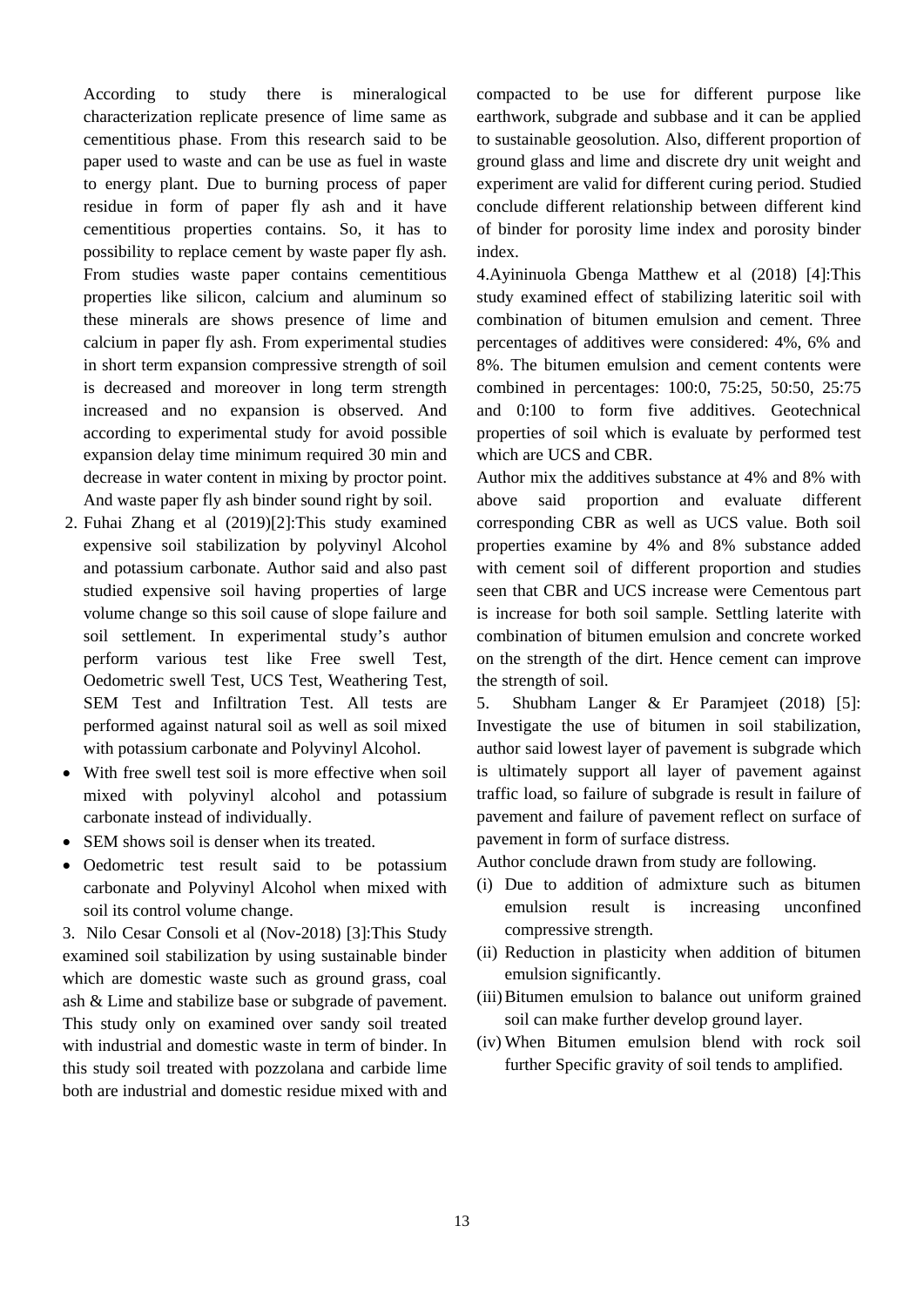# III. MATERIAL AND METHADOLOGY

For our study and research around how can be reduce overall pavement thickness after altering and treated subgrade material with polymer modified bitumen emulsion. Research having prime material is subgrade soil and Polymer modified bitumen emulsion.

A.) Soil.

B.) Polymer Modified Bitumen Emulsion.

#### *Flow Chart of Investigation-*



# IV. TEST RESULTS

Various tests are performed on Polymer modified bitumen emulsion and subgrade soil for pavement with different proportion of polymer modified bitumen emulsion.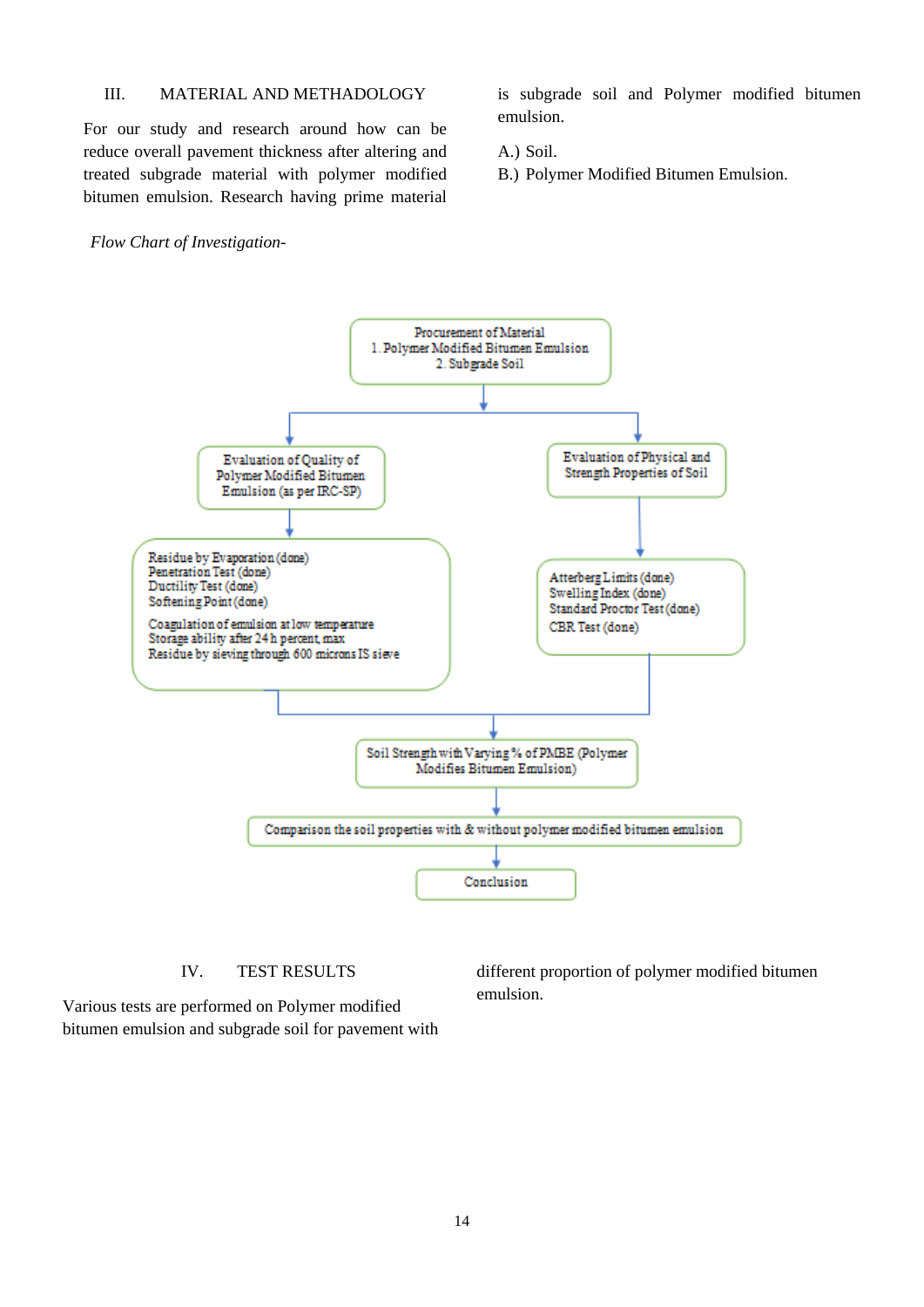# A.) Test Result on Polymer Modified Bitumen Emulsion

| S.no | Test                        | <b>Result</b>                         |
|------|-----------------------------|---------------------------------------|
|      | Residue by Evaporation Test | Residue Remaining 64%                 |
| ٠.   | Softening Point Test        | Softening point found on 47 Degree C. |
|      | <b>Penetration Test</b>     | Penetration value 10.4 mm             |
|      | <b>Ductility Test</b>       | More than 100cm.                      |

# B.) Test Result on Subgrade Soil

# i) Swelling Index Test

| S.no | <b>Description</b>       | <b>Result</b> |
|------|--------------------------|---------------|
|      | Swell index Without PMBE | $10\%$        |
| ـ.   | Swell index with PMBE    | 7.86%         |

# ii) Atterberg Limit Test

| S.no. | <b>Description</b>     | <b>Liquid Limit</b> | <b>Plastic Limit</b> |
|-------|------------------------|---------------------|----------------------|
|       | 0% Bitumen Emulsion    | 31.93%              | 20.64%               |
|       | 2.5% Bitumen Emulsion  | 27.22%              | 25.17%               |
|       | 5.0% Bitumen Emulsion  | 33.96%              | 22.03%               |
|       | 7.5% Bitumen Emulsion  | 33.34%              | 23.47%               |
|       | 10.0% Bitumen Emulsion | 32.01%              | 24.02%               |

# iii) Standard Proctor Test

| S.no. | <b>Description</b>     | <b>Result (Optimum Moisture Content)</b> |
|-------|------------------------|------------------------------------------|
|       | 0% Bitumen Emulsion    | 11.20%                                   |
|       | 2.5% Bitumen Emulsion  | 11.33%                                   |
|       | 5.0% Bitumen Emulsion  | 12.92%                                   |
|       | 7.5% Bitumen Emulsion  | 13.65%                                   |
|       | 10.0% Bitumen Emulsion | 14.59%                                   |

#### iv) California Bearing Ratio

| S.no. | <b>Description</b>     | Result $(2.5 \text{ mm})$ | Result $(2.5 \text{ mm})$ |
|-------|------------------------|---------------------------|---------------------------|
|       | 0% Bitumen Emulsion    | 3.193                     | 3.248                     |
|       | 2.5% Bitumen Emulsion  | 5.208                     | 5.653                     |
|       | 5.0% Bitumen Emulsion  | 6.150                     | 6.260                     |
|       | 7.5% Bitumen Emulsion  | 4.127                     | 4.023                     |
|       | 10.0% Bitumen Emulsion | 3.498                     | 3.520                     |

• Minimum Strength evaluate through all soil test when soil is not added with PMBE and maximum strength of soil as per CBR value over 5.0% PMBE added with soil.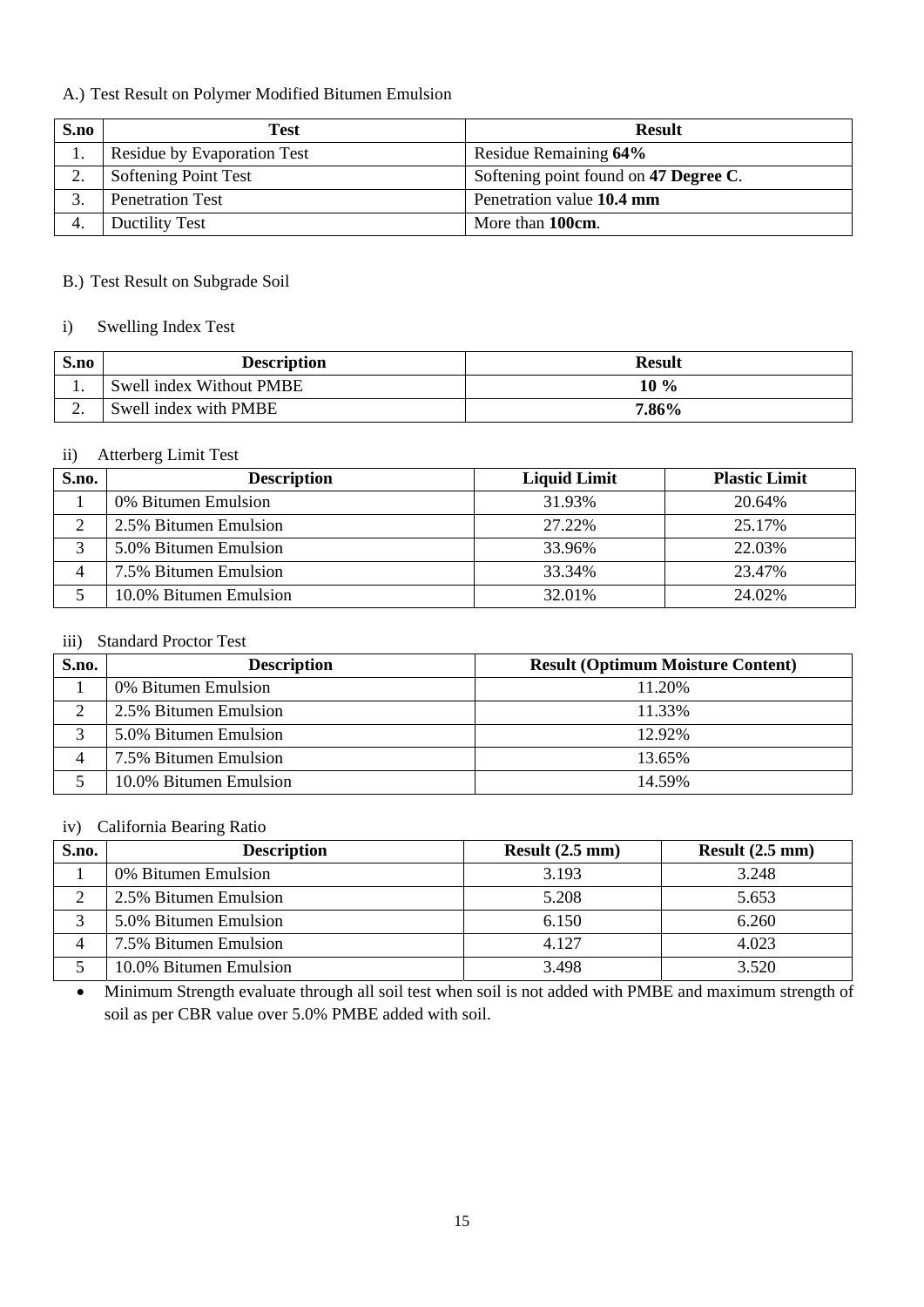#### V. PAVEMENT DESIGN

There is main objective of pavement design for study how much effective of treatment of soil by using PMBE with comparison of without treated natural soil. Because as above we already studied maximum CBR achieved by using 5% PMBE with soil so for further experiment undertaken pavement design comparison of Untreated natural soil and 5% PMBE treated soil.

The primary goal of pavement design is to determine the total thickness of the pavement structure as well as the thickness of individual structural components. The plan is to use IRC methods to calculate the requisite crust thickness. Pavement design by using IRC:37-2018 of its current edition and fourth revision of IRC Guideline of flexible pavement design. Method of the pavement design procedure is undertaken below

S.No. **Description Untreated Soil Treated Soil With 5% PMBE**  $\mathbf{1}$ Bituminous Concrete (VG-40)  $50$  (Grade-I) 40 (Grade-I)  $\overline{2}$ Dense Bituminous Macadam Top (VG-40) 55 (Grade-II) 65 (Grade-II)  $\overline{3}$ Dense Bituminous Macadam Bottom (VG-60 (Grade-II) 50 (Grade-II)  $40)$  $\overline{4}$ Wet Mix Macadam (WMM) 250 250  $\overline{5}$ Granular Sub Base (GSB) 250 200 6 Sub Grade 500 500



**Pavement Design Result:**